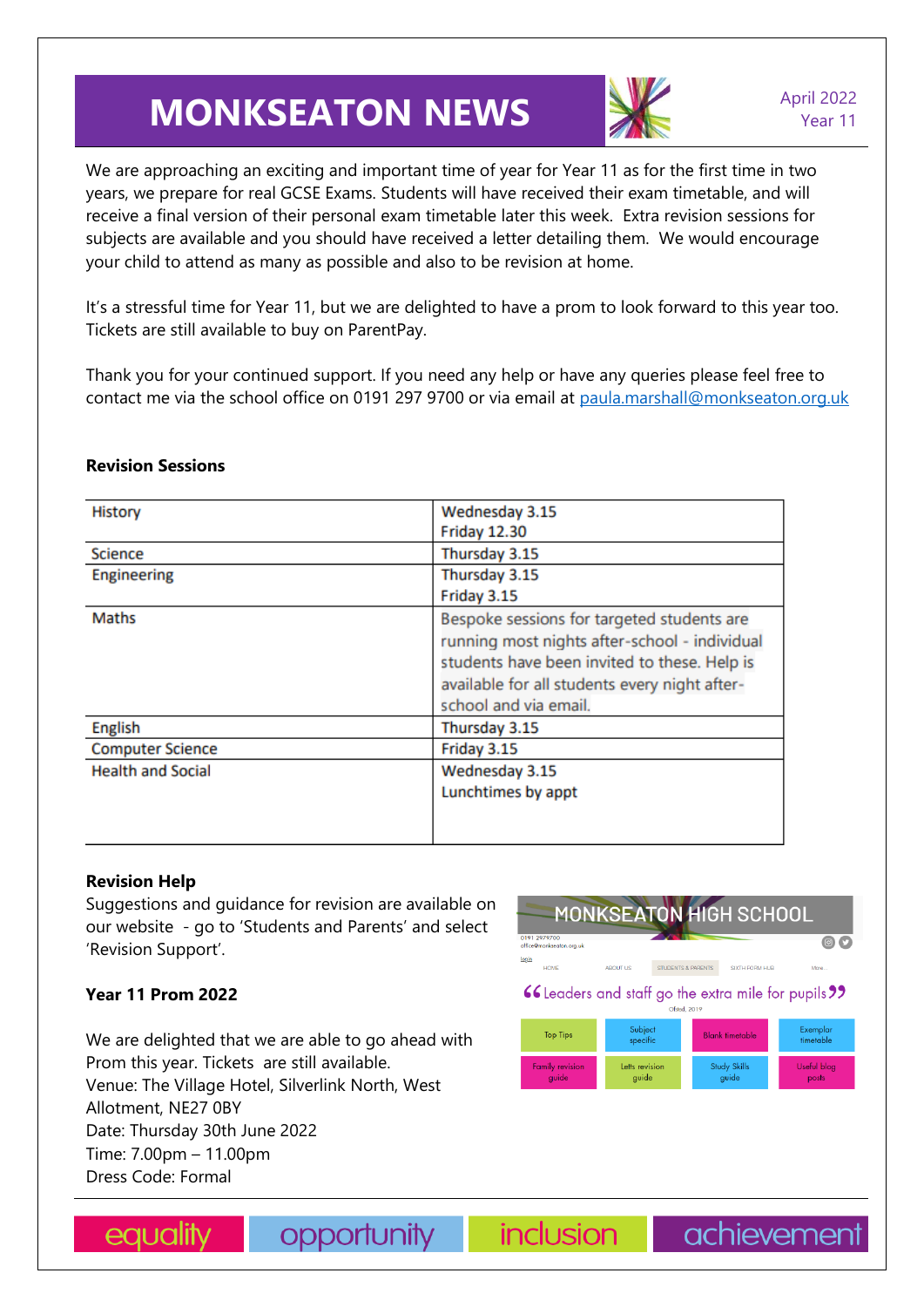Cost: £27 Students will arrive to a soft drink reception and during the course of the evening there will be a hot and cold buffet served.

Please note that students will be required to bring money to the venue to purchase any additional soft drinks throughout the event.

We have also arranged for a professional photographer to attend the prom; this will provide the opportunity for students to capture the moment and purchase a keepsake framed photograph, either individually or in groups, for approximately £10 per photograph.

It is very important that parents and carers make appropriate arrangements to ensure your child's safety whilst travelling to and from the venue; the school cannot take any responsibility for students' travel arrangements. All students must be collected from the venue by 11.00 pm.

It is important that students remember they are representing Monkseaton High School and therefore must behave appropriately. Students may be searched by the security staff at the main entrance and a zero tolerance will be shown towards anybody in possession of illegal substances, including alcohol and vapes.

#### **Rotary Club Awards:**

We were delighted to take two Year 11 students to the Annual Rotary Club Civic Cup presentation. Our two students – Paisley Marshall and Sarah Vince were recognised for their enterprise and achievements out of school.



#### **Exams:**

Year 11 GCSE exams start on 9<sup>th</sup> May to 24<sup>th</sup> June. Students will be issued with a personal timetable.

#### **Homework Club:**

Students will be able to use computers with staff guidance every afternoon in ILA 230 from 3.15 to 4 pm. This is a great opportunity to get homework completed with support.

**Opportunity** 

inclusion

achievement

equality